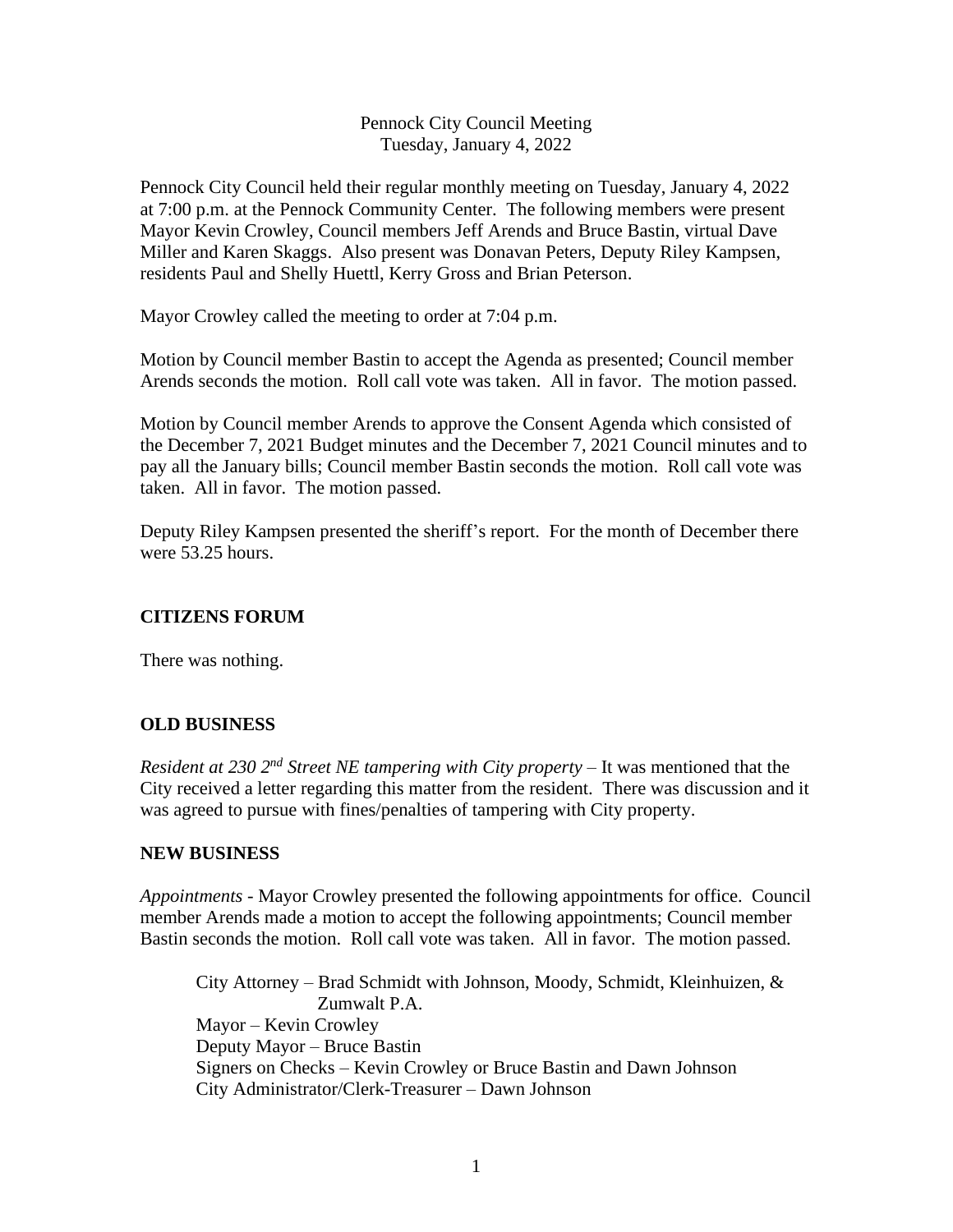Deputy Clerk – Tiffanie Krieger Fire Board – Kevin Crowley and Bruce Bastin Civil Defense – Mike Schackman Grader/Snowplow/Mowing – Donavan Peters Water and Sewer System – Donavan Peters Wastewater Consultant – Woody Nelson Community Center – Karen Skaggs and Dave Miller Official Newspaper – Kerkhoven Banner Building Inspector/Zoning Administrator – Mike Jacobson Official Depository – Heritage Bank Personnel Director – Bruce Bastin and Kevin Crowley West side of town – Council member Karen Skaggs East side of town – Council member Dave Miller South side of town – Council member Jeff Arends Parks – Council member Bruce Bastin

#### **Residents are encouraged to contact these representatives with problems and concerns.**

*Out-of-State Travel Policy -* The Employees and Elected Officials Out-of State Travel Policy were reviewed. Even though the city does not travel outside the State of Minnesota as per Minn. Stat. §471.661, requires the City to have a policy in place. Council member Arends made a motion to approve the Policy; Council member Bastin seconds the motion. Roll call vote was taken. All in favor. The motion passed.

*Credit Card Policy* - Council member Arends made a motion to approve the Credit Card Policy for the City; Council member Bastin seconds the motion. Roll call vote was taken. All in favor. The motion passed.

*MN Rural Water Association 2022 Membership Renewal -* Council member Bastin made a motion to renew the 2022 membership for MN Rural Water Association along with equipment fund contribution; Council member Arends seconds the motion. Roll call vote was taken. All in favor. The motion passed.

*Meter Readings* - Council member Arends made a motion to continue paying Maintenance employee Peters and Clerk Johnson an hour per day on weekends and holidays for reading the meters; Council member Bastin seconds the motion. Roll call vote was taken. All in favor. The motion passed.

*Monthly Bills* - Council member Arends made a motion to give Clerk Johnson permission to pay bills monthly that are not received prior to Council meetings to avoid late charges, Council member Bastin seconds the motion. Roll call vote was taken. All in favor. The motion passed.

*Safekeeping* - Council member Arends made a motion to accept the collateral pledge from Heritage Bank NA for excess deposits from Federal Home Bank and Champaign